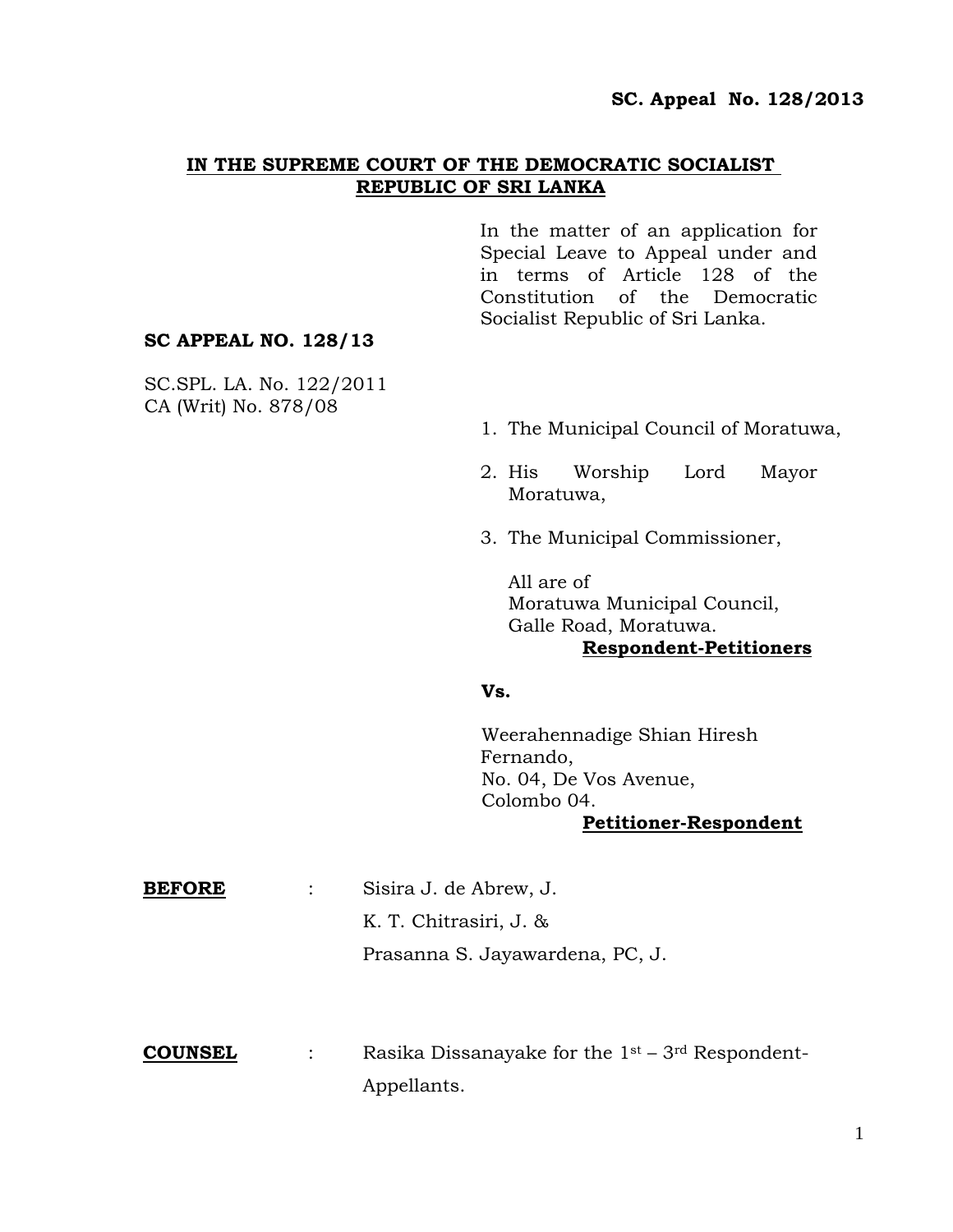Chrishmal Warnasuriya with Jayathu Wickramsuriya for the Petitioner-Respondent.

### **ARGUED & DECIDED ON** : 25.07.2016

#### **Sisira J. de Abrew, J.**

Both Counsel submit that the parties in the case SC. Appeal 130/2013 would abide by the judgment in the case SC. Appeal 128/2013. Having allowed the said application, Court decides to take up for argument SC. Appeal 128/2013.

Heard both Counsel in support of their respective cases.

The Petitioner-Respondent filed an application in the Court of Appeal seeking a writ of mandamus issued on the 1st to 3rd Respondents. The Petitioner-Respondent in his petition filed in the Court of Appeal, inter alia, has sought the following relief referred to in paragraph "c" in the prayer.

> "Grant and issue writs of mandamus compelling the 1st to 3rd Respondents or any one and/or more of them to dully perform their statutory duties by demolishing/clearing the unauthorized constructions on the Petitioner"s land and premises presently bearing assessment Nos. 35/18 and 35/19, Jubilee Road, Moratuwa". (vide paragraph 'C' of the prayer to the petition)

The Court of Appeal, by its judgment dated 12<sup>th</sup> May 2011,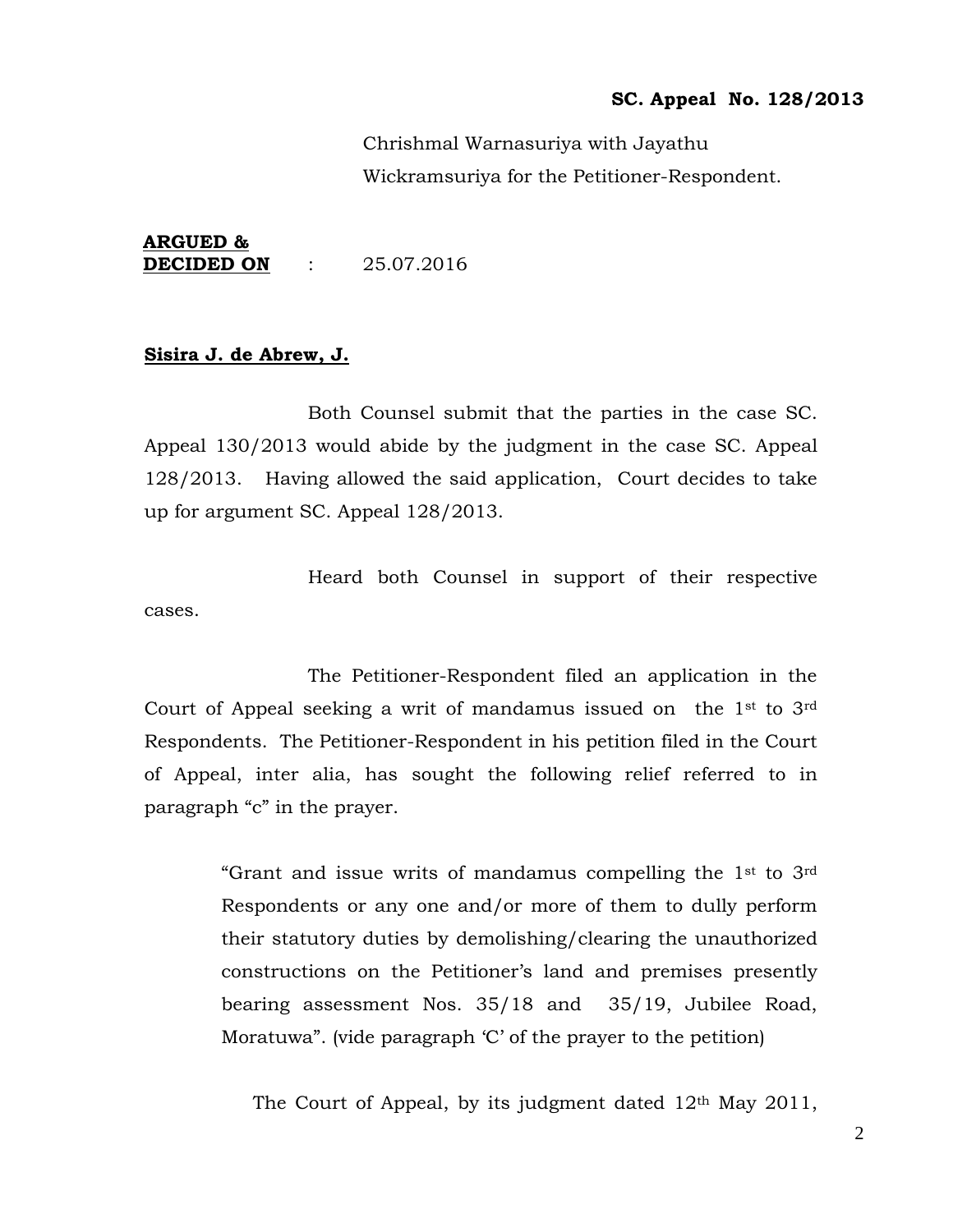issued a writ of mandamus as per the said paragraph "c" of the prayer to the petition referred to above.

Being aggrieved by the said judgment the Respondent-Appellant has filed this appeal.

This Court by its order dated 23/09/2013, granted leave to appeal on the following questions of law:

- 1. Did the Court of Appeal err in rejecting the affidavits of the 2nd and 3rd Respondents-Appellants in the circumstances of this case?
- 2. Did the Court of Appeal err in Law in granting a writ of mandamus without satisfying itself of the existence of the requirements necessary for the grant of the writ?
- 3. Did the Court of Appeal have any other alternative but to grant the relief prayed for in the absence of any valid affidavits as admitted by the Respondent in the Court of Appeal?

After considering the said questions of law, we would like to consider first, the  $2<sup>nd</sup>$  question of law as set out above. It is an undisputed fact that premises Nos. 35/18 and 35/19 belong to the Petitioner-Respondent. The Petitioner-Respondent has sought a writ of mandamus to demolish the said houses. The Petitioner-Respondent submits that the said premises are unauthorized constructions. The Petitioner-Respondent in para "9" of the petition filed in the Court of Appeal admits that one Mr. Dickman Cooray is presently in unlawful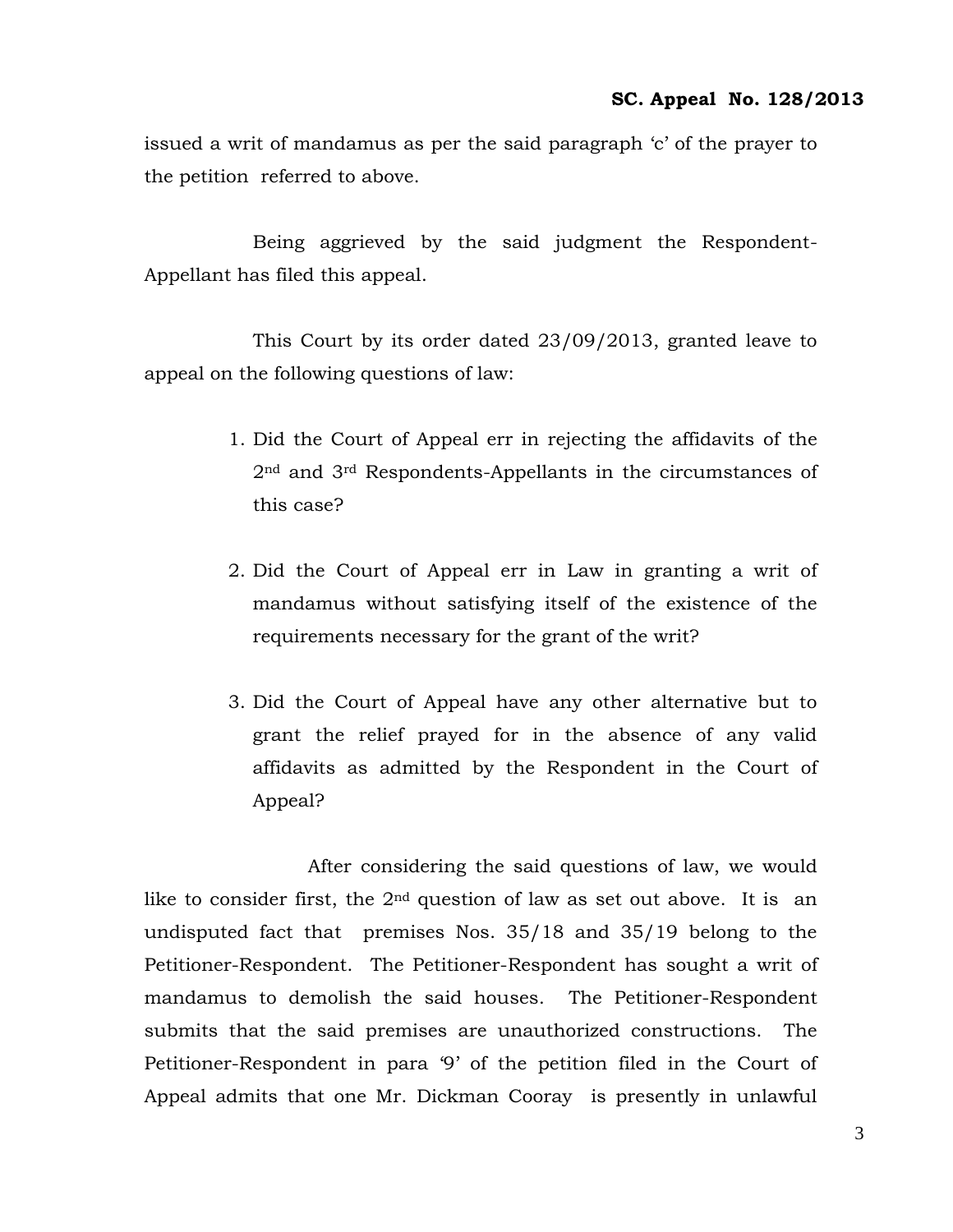occupation of the said premises.

Learned Counsel appearing for the Petitioner-Respondent submitted that he did not make Dickman Cooray a party, as he is in unlawful occupation of the said premises. In short he submitted that Dickman Cooray is an unlawful occupier of the said premises.

The question that arises for consideration is whether there is any judicial pronouncement to the effect that Dickman Cooray is an unlawful occupier of the said premises. This question has to be answered in the negative. There is no judicial pronouncement that Dickman Cooray is an unlawful occupier of the said premises.

Court of Appeal has issued a writ of mandamus without giving a hearing to Dickman Cooray who is presently occupying the said premises. In the event of this order being carried out Dickman Cooray will definitely be affected.

It is an accepted principle in law that when Court makes an order, the party that may be affected by the said order must be given a hearing. In the present case Court of Appeal has failed to grant a hearing to Dickman Cooray. Furthermore, the Petitioner has failed to name Dickman Cooray as a party to the action filed in the Court of Appeal.

In these circumstances, we hold that the Court of Appeal has not followed the rules of natural justice. We therefore hold the view that we are unable to permit the judgment of the Court of Appeal to stand.